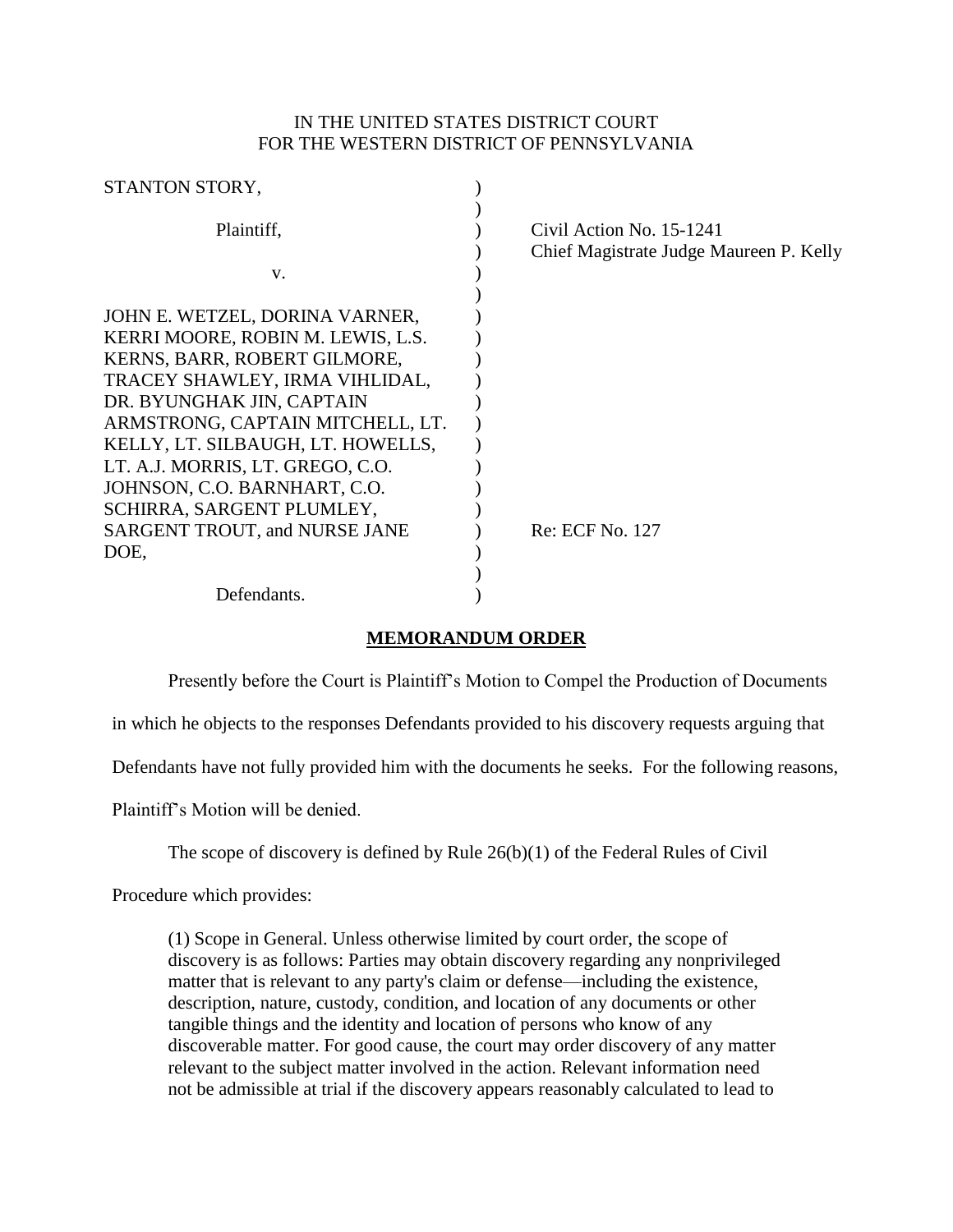the discovery of admissible evidence. All discovery is subject to the limitations imposed by Rule  $26(b)(2)(C)$ .

Fed. R. Civ. P. 26(b)(1). Rulings regarding the proper scope of discovery, and the extent to which discovery may be compelled, are matters consigned to the Court's sound discretion and judgment. Smith v. Donate, No. 4:10-2133, 2011 WL 5593160, at \*2 (M.D. Pa. Nov. 17, 2011), *quoting* Wisniewski v. Johns–Manville Corp., 812 F.2d 81, 90 (3d Cir. 1987). This discretion is guided, however, by certain basic principles, mainly, that Rule 26's broad definition reaches only "nonprivileged matter that is relevant to any party's claim or defense." Id. at 3. Therefore, valid claims of relevance and privilege restrict the Court's discretion in ruling on discovery issues. Id.

Further,

[a] party moving to compel discovery bears the initial burden of proving the relevance of the requested information. *Morrison v. Phila. Housing Auth.*, 203 F.R.D. 195, 196 (E.D. Pa. 2001). Once that initial burden is met, "the party resisting the discovery has the burden to establish the lack of relevance by demonstrating that the requested discovery (1) does not come within the broad scope of relevance as defined under Fed. R. Civ. P. 26(b) (1), or (2) is of such marginal relevance that the potential harm occasioned by discovery would outweigh the ordinary presumption in favor of broad disclosure."

Id., *quoting* In re Urethane Antitrust Litigation, 261 F.R.D. 570, 573 (D. Kan. 2009).

Here, the Court finds the following:

## **Request No. 1:**

In Request No. 1, Plaintiff requests all letters, requests and grievances filed by any

inmate over the past three years relative to shackling/handcuffing to the wall in the "dry cell" of

the hospital in order to prove "defendant Kelly's knowledge and failure to act . . . ." ECF No.

127-1 ¶ 1; ECF No. 128 at 2. Requests and grievances filed by other inmates, however, would

not give Defendant Kelly any more "knowledge" relative to Plaintiff being shackled to the wall

in the dry cell on September 21, 2014, and thus are irrelevant. Moreover, Defendants have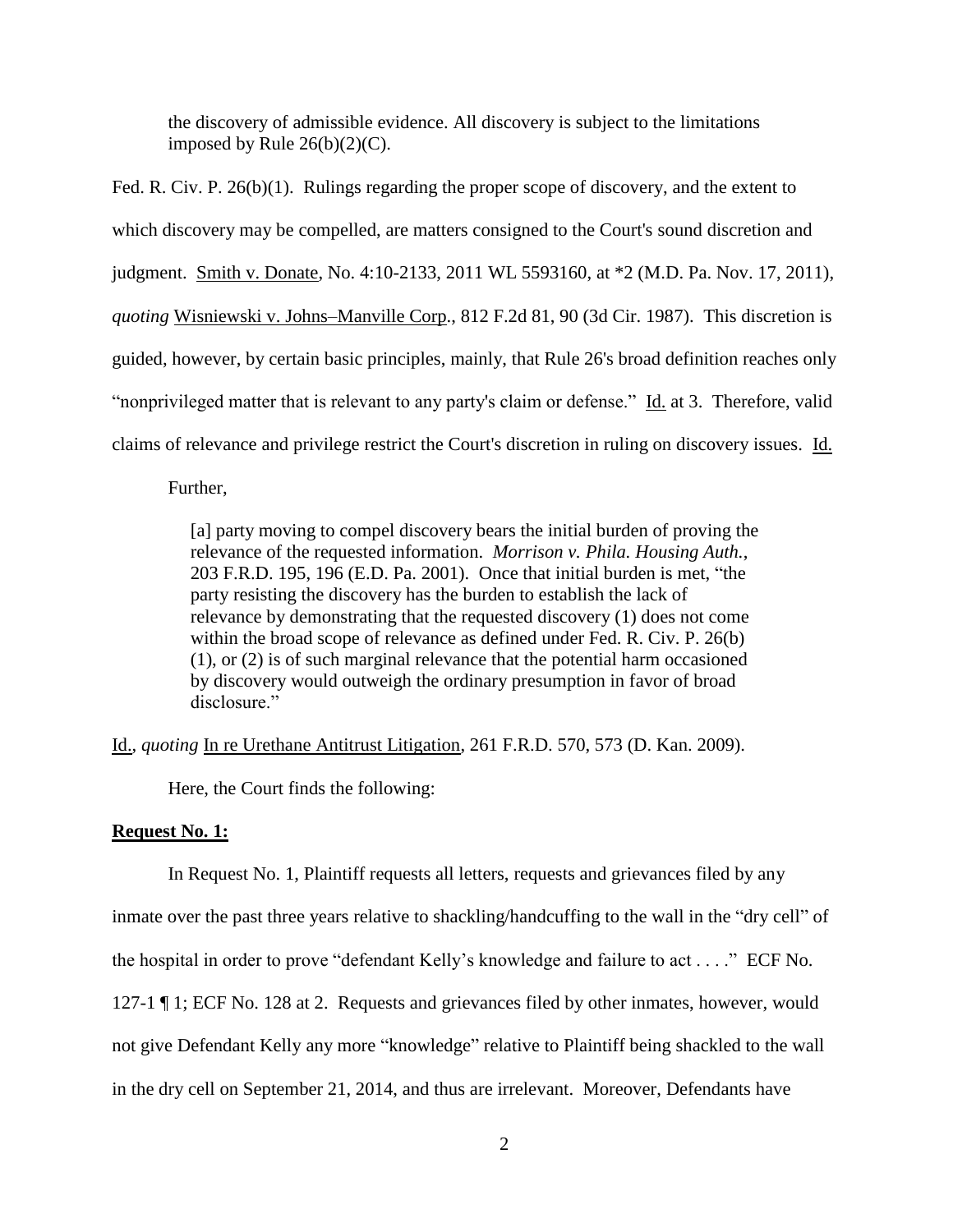represented that requests are not required to be kept and grievances are maintained by inmate making it overly burdensome to try and locate the information sought. ECF No. 130-1 ¶ 1. See ECF No. 130 ¶ 4. Moreover, to the extent such documents relate to other inmates, they are privileged and confidential. Id.

#### **Request No. 2:**

Plaintiff seeks any policies and procedures at SCI-Greene relative to the shackling/handcuffing of inmates to the wall which Plaintiff argues he is entitled to because it would not put an undue burden on Defendants. ECF No. 127-1 ¶ 1; ECF No. 128 at 2. Defendants, however, have not objected to the request as being unduly burdensome but have objected, correctly so, because the information Plaintiff seeks is privileged and confidential and could pose a security risk to inmates and/or staff. ECF No. 130-1 ¶ 2. <u>See</u> ECF No. 130 ¶ 5, 6.

## **Requests No. 3:**

In Request No. 3, Plaintiff seeks any and all court decisions or consent decrees entered against Defendants concerning shackling/handcuffing inmates to the wall which he also contends he is entitled to because it would not be unduly burdensome of Defendants to produce. ECF No. 127-1 ¶ 3; ECF No. 128 at 2. The record shows, however, that Defendants responded to the Request stating that they are not aware of any such court decisions or consent decrees. ECF No. 130-1 ¶ 3. Defendants cannot be ordered to produce that which they does not exist or which they do not possess. See Smith v. Donate, 2011 WL 5593160, at \*4.

#### **Request No. 4:**

Plaintiff requests all letters, requests and grievances filed by any inmate over the past three years relative to the use of strip cells and dry cells. ECF No. 127-1  $\P$ 3. To support his Request, Plaintiff again simply states in his brief in support of his Motion that providing this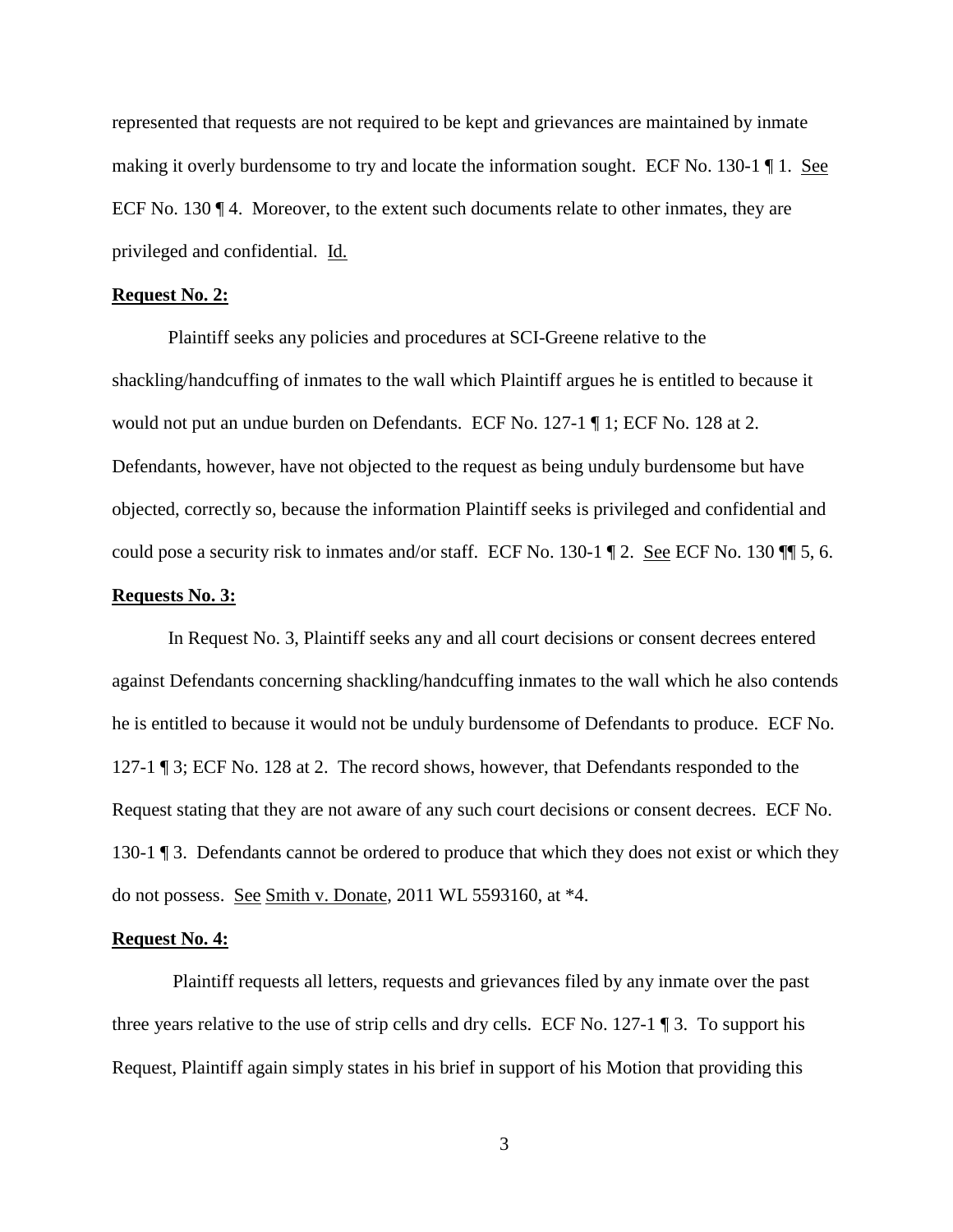information would not be unduly burdensome to Defendants, ECF No. 128 at 2. Plaintiff, however, does not address Defendants' objection that locating such information would be unduly burdensome as any such documents, if maintained at all, are maintained according to the inmate and would require review of every inmate's file. ECF No. 130-1 ¶ 4. Further, to the extent such documents relate to other inmates, they would appear to be privileged and confidential and irrelevant to Plaintiff's situation. Id. See ECF No. 130 ¶ 9.

### **Request No. 5:**

Similarly, Plaintiff's argument that producing any and all unusual incident reports, use of force reports and disciplinary charges concerning the use of shackling/handcuffing inmates to the wall, as requested in Request No. 5, would not be unduly burdensome, ignores Defendants' objections to the contrary. ECF No. 127-1 ¶ 5; ECF No. 128 at 2. Indeed, Defendants have represented that extraordinary occurrence reports and incident reports are kept daily and by date, thereby requiring review of numerous boxes of documents, and that misconducts are kept by inmate which would require review of every inmate's file. ECF No. 130-1 ¶ 5. See ECF No. 130 ¶ 9. Further, as stated by Defendants, such information does not appear to be relevant to Plaintiff's claim and, to the extent it pertains to other inmates, would be privileged and confidential. Id.

## **Request Nos. 6 and 7:**

In response to Plaintiff's Request Nos. 6 and 7, in which he seeks any and all videos from September 21, 2014, of the visiting room, the strip and search area, the holding cell area and the dry cell, Defendants stated that the only video footage that exists from that date is that of the visiting room and that the video would be made available for Plaintiff to view. ECF No. 130-1  $\P\P$  6, 7. See ECF No. 127-1  $\P\P$  6, 7; ECF No. 130  $\P$  10. Plaintiff was advised to contact the

4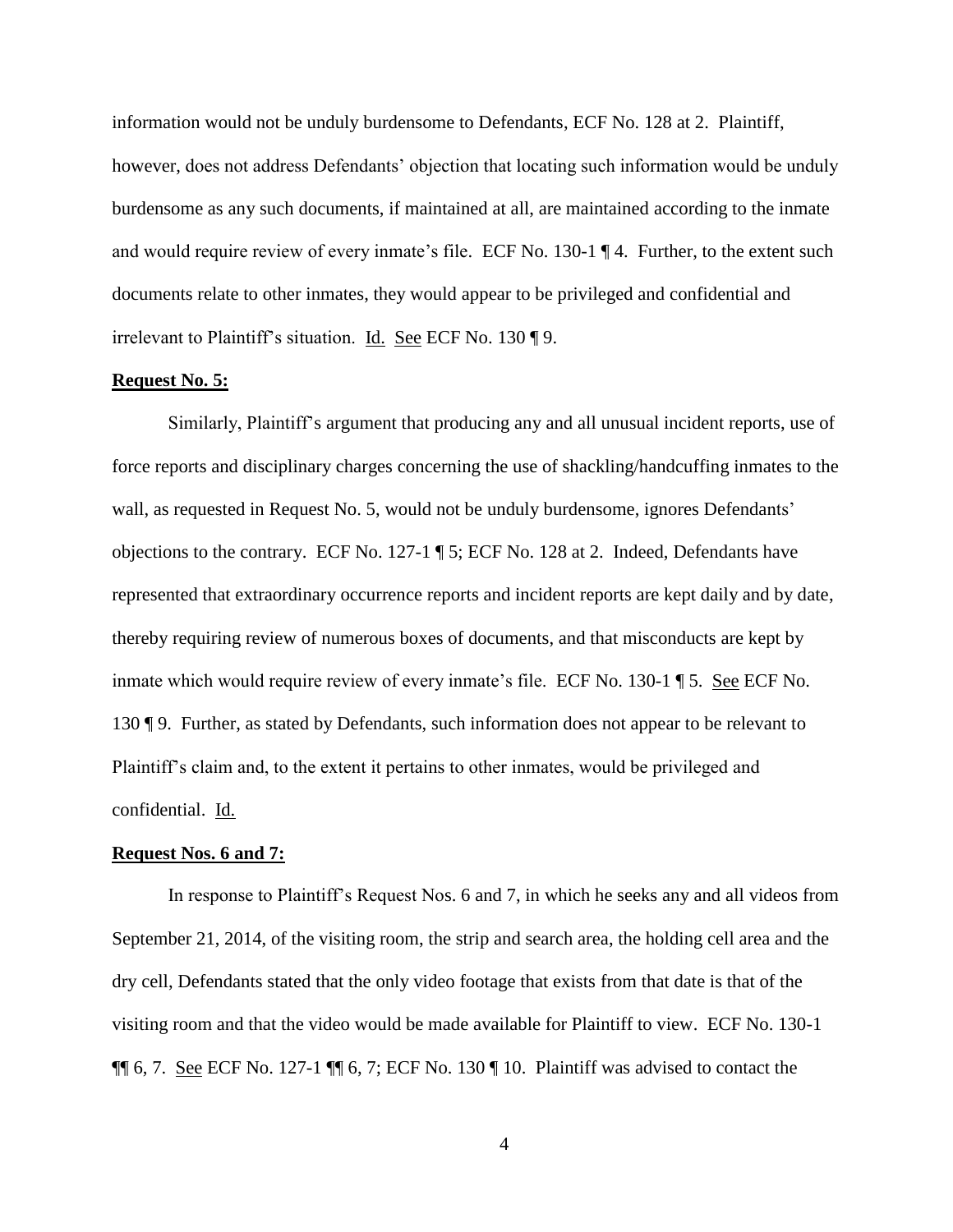Superintendent's Assistant at SCI-Greene to make those arrangements. ECF No. 130-1 ¶ 6. Thus, contrary to Plaintiff's assertion, Defendants did respond to these discovery requests and provided Plaintiff with access to the only video that exists. See Smith v. Donate, 2011 WL 5593160, at \*4.

### **Request Nos. 8 and 9:**

Plaintiff has requested copies of all of his medical records and records of any treatment he has received since his arrival at SCI-Greene in December of 2006, and, more specifically, his medical records from September 21, 2014 to July 31, 2015 relating to the treatment he received after being shackled/handcuffed to the wall. ECF No. 127-1 ¶¶ 8, 9; ECF No. 128 at 2. Although Defendants declined to produce Plaintiff's medical records from as far back as December of 2006, they did provide Plaintiff with his medical records from May of 2014, until April of 2016, which appear to be the only records relevant to Plaintiff's claims. ECF No. 130-1  $\P$  8, 9. <u>See</u> ECF No. 130 **[**11.